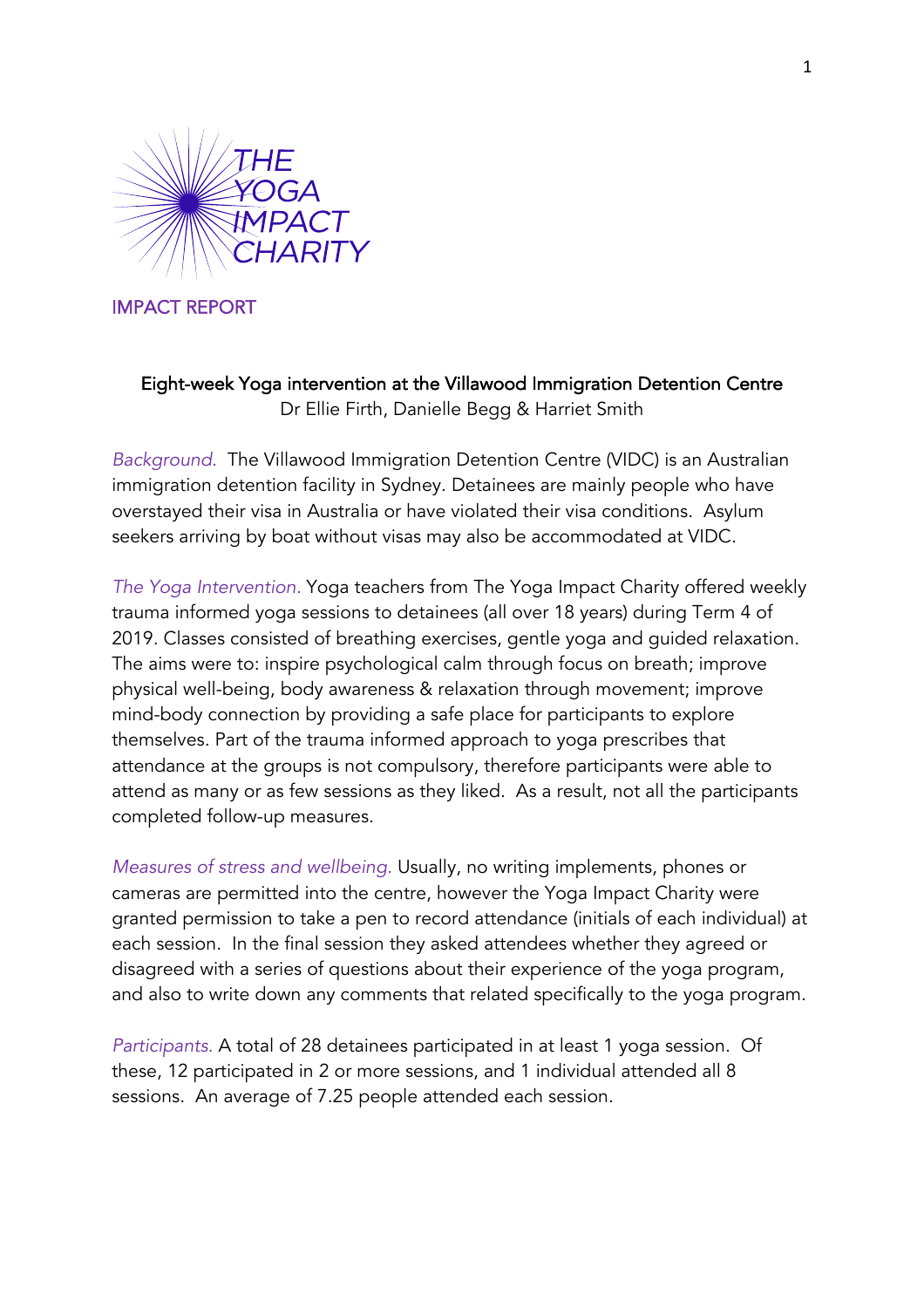## **Results**

The final yoga session included 8 individuals, who attended an average of 3.25 sessions across the program (attendance rates ranged from 1 – 7). Tables 1-3 summarise the responses of participants (Yes, No, No Answer) when asked about the impact of the yoga sessions on specific physical, psychological and social criteria. Comments relating to the yoga program were also recorded.

| Physically                | Yes                                                                                           | <b>No</b> | <b>No</b><br>Answer | <b>Comments</b>      |  |
|---------------------------|-----------------------------------------------------------------------------------------------|-----------|---------------------|----------------------|--|
| <b>Reduced Pain</b>       | 8                                                                                             | $\Omega$  | 0                   | Helped with my knees |  |
| <b>Improved Sleep</b>     | 8                                                                                             | 0         |                     |                      |  |
| <b>Better Flexibility</b> | 8                                                                                             | 0         |                     |                      |  |
| <b>Other Comments</b>     | The Yoga has improved my breathing so I can do other<br>exercises. It has improved digestion. |           |                     |                      |  |

Table 1. The physical impact of the Yoga Program.

| Psychologically                          | Yes                                                                  | <b>No</b> | <b>No</b><br>Answer | Comments                                                                                                                     |  |
|------------------------------------------|----------------------------------------------------------------------|-----------|---------------------|------------------------------------------------------------------------------------------------------------------------------|--|
| Sense of Calm                            | 8                                                                    | $\Omega$  | $\overline{0}$      |                                                                                                                              |  |
| Increased<br>Confidence                  | 8                                                                    | $\Omega$  | $\overline{0}$      | Yes, doing something for my<br>mind and my body makes me<br>feel more confident                                              |  |
| <b>Better Self</b><br>Reflection/Insight | 3                                                                    |           | $\overline{4}$      | When we're quiet it makes me<br>reflect on what I've done to my<br>family. Elders. I'm trying to<br>release tension for that |  |
| Relaxation                               | 8                                                                    | $\Omega$  | ∩                   | I don't feel like I'm in detention.<br>I feel normal                                                                         |  |
| Reduced Anger                            | $\overline{2}$                                                       | 1         | 5                   |                                                                                                                              |  |
| <b>Reduced Fear</b>                      | $\overline{0}$                                                       | $\Omega$  | 8                   |                                                                                                                              |  |
| <b>Fun</b>                               | 8                                                                    | $\Omega$  | $\overline{0}$      | It's always fun. Every week we<br>laugh.                                                                                     |  |
| <b>Other Comments</b>                    | We just want more, it would be good to start every day with<br>yoga. |           |                     |                                                                                                                              |  |

Table 2. The psychological impact of the Yoga Program.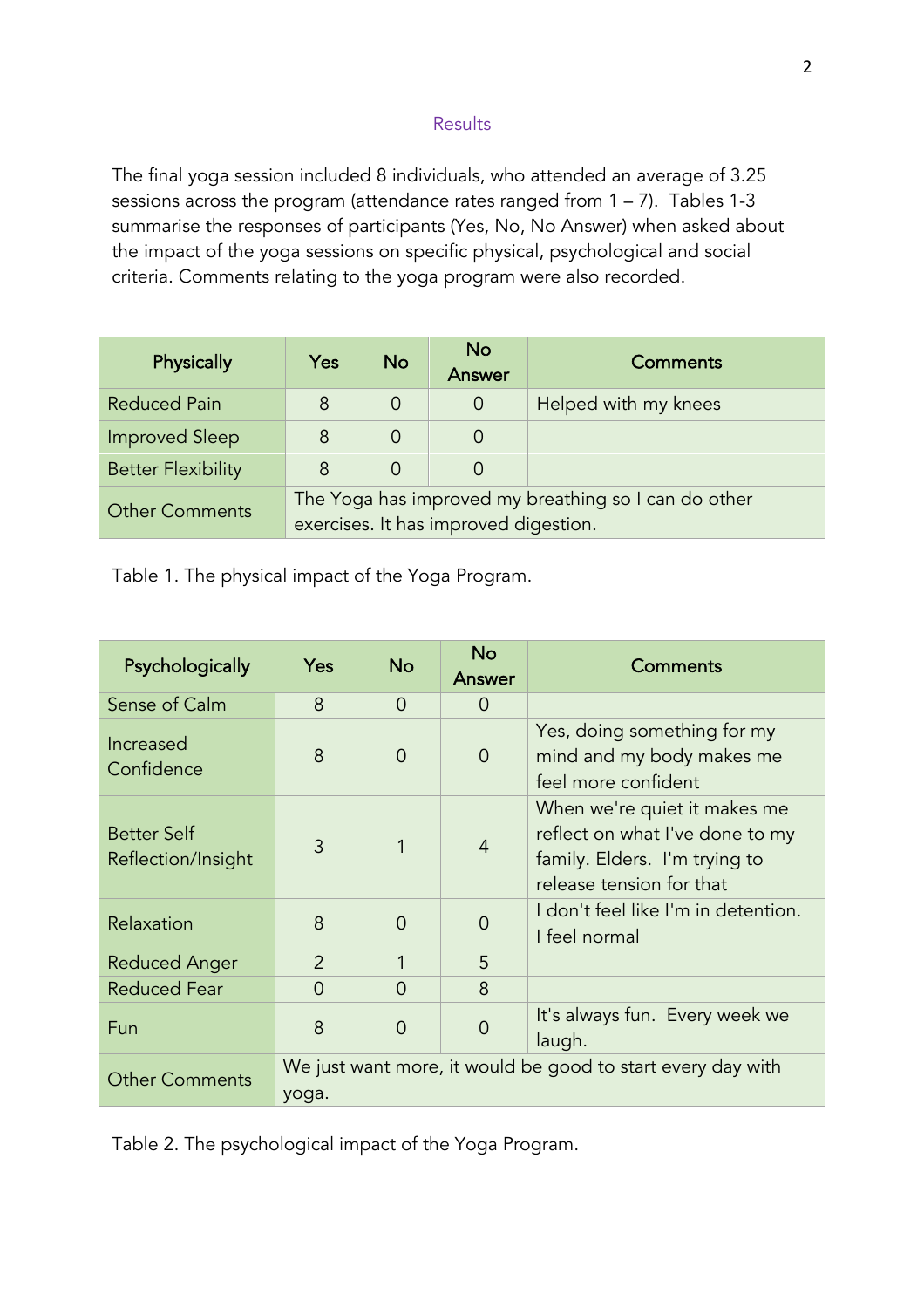| Socially                 | Yes           | <b>No</b> | <b>No</b><br>Answer | Comments                                                                                                                                         |
|--------------------------|---------------|-----------|---------------------|--------------------------------------------------------------------------------------------------------------------------------------------------|
| Benefits of The<br>Group | 8             | $\Omega$  | $\overline{0}$      | We socialise in all the activities.<br>It's good here though as we<br>wouldn't always mix like this<br>(referring to different<br>nationalities) |
| Sense of Belonging       | $\mathcal{P}$ | $\Omega$  | 6                   |                                                                                                                                                  |
| Feeling of<br>Friendship | 8             | $\Omega$  | $\overline{0}$      | Yes. We feel the friendship from<br>you (Yoga Impact Charity)                                                                                    |
| <b>Other Comments</b>    | None.         |           |                     |                                                                                                                                                  |

Table 3. The social impact of the Yoga Program.

## Discussion

The overwhelming response from the detainees that provided feedback was positive. Eight out of eight reported improvements in physical (reduced pain, improved sleep, better flexibility), psychological (sense of calm, increased confidence, relaxation, fun) and social (benefits of the group and feelings of friendship) domains. In each domain, additional positive feedback was offered, providing further insight to the yoga program experience.

In the physical domain, it is notable that every participant reported better sleep. An increasing body of research has indicated a bi-directional relationship between sleep and emotion regulation. Sleep is important for restoring daily function, and for our ability to cope with emotional stress in everyday life. Additionally, when daily stress is insufficiently regulated, it may result in sleep disturbances and potential mental health problems (Vandekerckhove & Wang, 2017). Improving a person's sleep may therefore have knock-on impacts across multiple domains.

It is notable that participants spontaneously offered feedback around breathing and digestion as well. Both these physical functions are related to emotional function. A steady, smooth breath can develop feelings of calm in a person, whereas short, shallow breaths are indicative of panic and activation of the 'fight-flight' response. Regarding digestion, a growing body of evidence points towards the bi-directional relationship of gut function and brain function, with implications for mental health (Jarbrink-Sehgal & Andreasson, 2020). In sum, this suggests the physical mechanisms interact with one another, as well as with emotional and mental function. An intervention that operates at all levels of function – such as yoga – may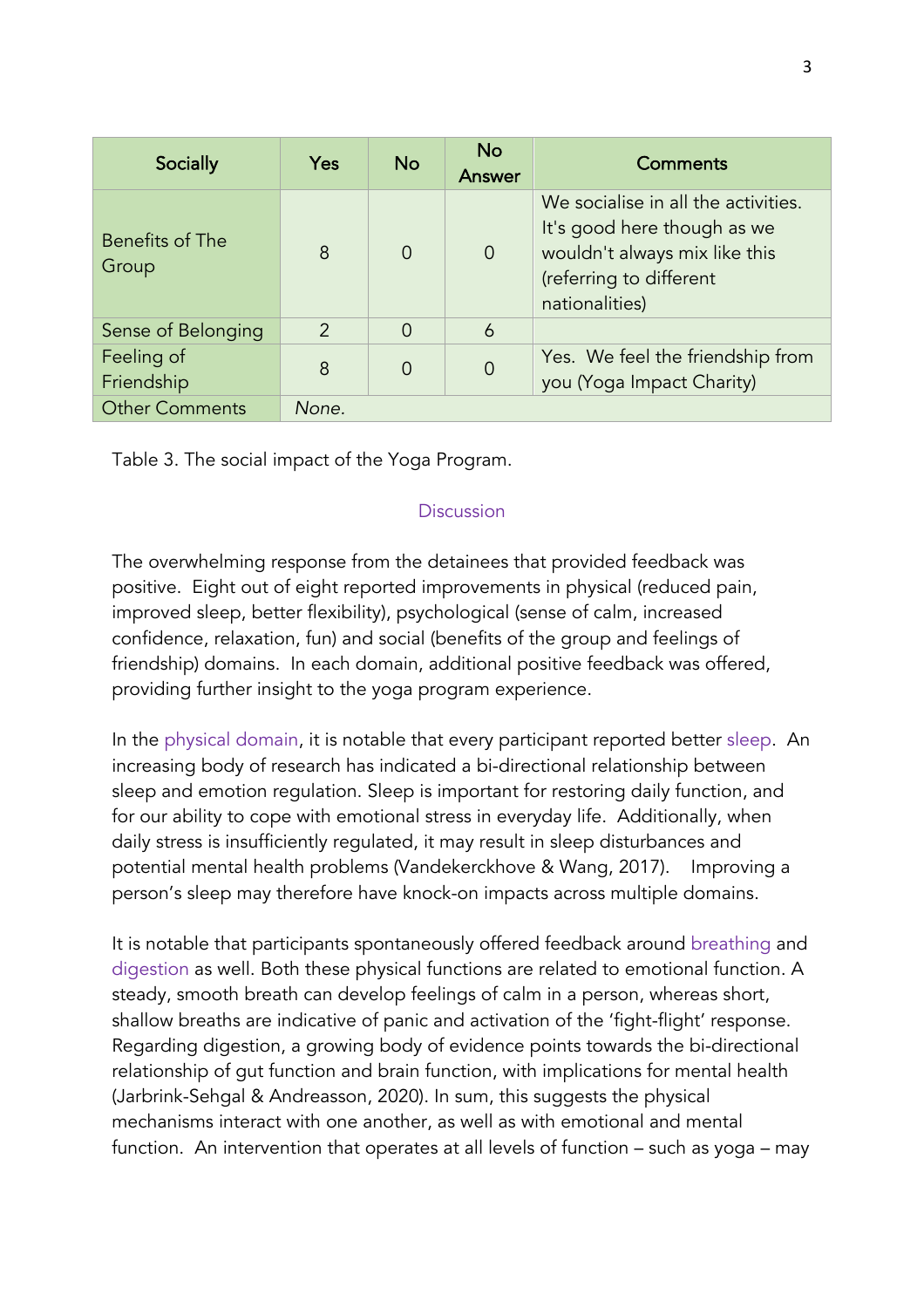be the most effective approach in managing complex needs in a group of vulnerable individuals.

Evidence of positive social interactions in an immigration detention centre, where people will necessarily be from different backgrounds, nationalities, cultural and ethnic groups and languages, has widespread implications. Developing a sense of friendship and community within the centre will promote enjoyment and relaxation in daily life. Shared enjoyment is also powerful, not only for the positive impacts on emotional wellbeing, but also for people to be motivated to continue to attend and to engage. The positive feedback in the social domain is therefore a highlight of the intervention, and the comment that 'every week we laugh' is striking. Improving quality of life for these individuals at a time of intense uncertainty is so important, with implications for their mental health and wellbeing in the long run.

It must be acknowledged that not all questions received consistently positive responses. An area where most people chose to withhold an answer was in reduction of fear and anger. It's possible that the experiences and ongoing situations of the detainees produced such high levels of fear and anger that more focussed and / or longer-term interventions were needed to reduce their symptoms. The practice of yoga could not change the specific causes of fear and anger in the detainees, so to expect a reduction in these domains may be unreasonable. However, it is hoped that the development of skills in the psychological domains of relaxation and a sense calm – both of which eight of eight detainees reported a positive impact – would lead to a gradual improvement in ability to manage the emotional and physical impacts of fear and anger.

*Conclusions and future directions.* This preliminary research into the impact of yoga on vulnerable group of individuals, who were likely to be suffering from high levels of stress and trauma, was overwhelmingly positive. It paves the way for future research into the impact of yoga interventions and calls for more detailed assessments as well characterisations of the symptoms and needs of the target group.

## Contributors:

Data analysis & Report compiled by Dr Ellie Firth, Umbrella Yoga CIC Research and intervention devised by Danielle Begg, The Yoga Impact Charity Data Collection and Yoga intervention led by Harriet Smith, The Yoga Impact **Charity**